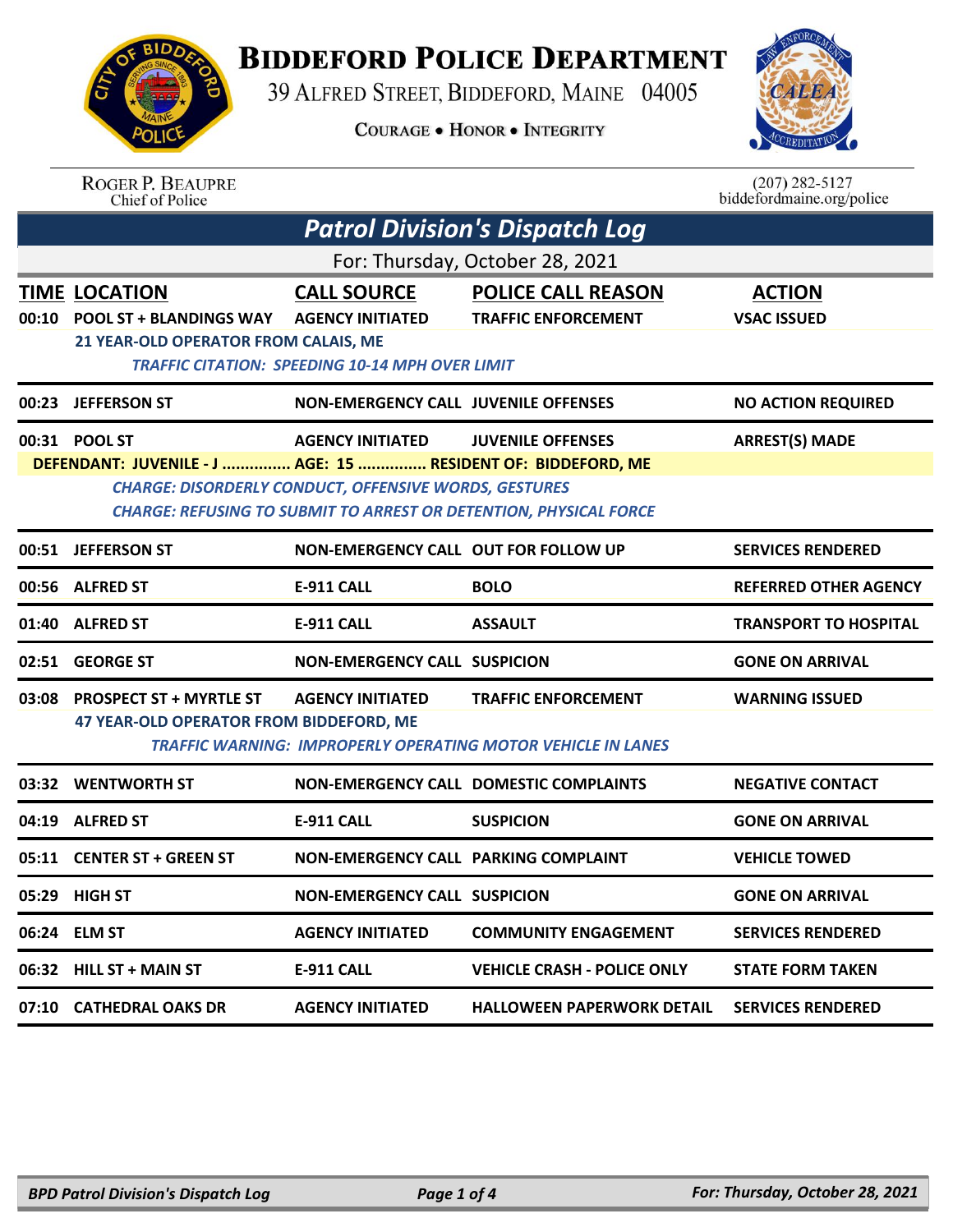| <b>TIME LOCATION</b><br>07:12 ELM ST                                                                                                                                                                                                                                                                                       | <b>CALL SOURCE</b><br><b>AGENCY INITIATED</b>                                        | <b>POLICE CALL REASON</b><br><b>TRAFFIC ENFORCEMENT</b>                                                                                                                                                                                           | <b>ACTION</b><br><b>VSAC ISSUED</b> |  |  |
|----------------------------------------------------------------------------------------------------------------------------------------------------------------------------------------------------------------------------------------------------------------------------------------------------------------------------|--------------------------------------------------------------------------------------|---------------------------------------------------------------------------------------------------------------------------------------------------------------------------------------------------------------------------------------------------|-------------------------------------|--|--|
| 24 YEAR-OLD OPERATOR FROM WELLS, ME<br><b>TRAFFIC CITATION: FAILING TO PRODUCE EVIDENCE OF VEHICLE INSURANCE</b><br><b>TRAFFIC CITATION: OPERATE VEHICLE W/O VALID INSPECTION CERTIFICATE</b><br><b>TRAFFIC WARNING: OPERATING VEHICLE WITH INADEQUATE LIGHTS</b><br><b>TRAFFIC WARNING: SPEEDING 10-14 MPH OVER LIMIT</b> |                                                                                      |                                                                                                                                                                                                                                                   |                                     |  |  |
| 07:47 ELM ST<br><b>30 YEAR-OLD OPERATOR FROM SACO, ME</b>                                                                                                                                                                                                                                                                  | <b>AGENCY INITIATED</b><br><b>TRAFFIC WARNING: FAILURE TO REGISTER VEHICLE</b>       | <b>TRAFFIC ENFORCEMENT</b><br><b>TRAFFIC CITATION: FAILING TO PRODUCE EVIDENCE OF VEHICLE INSURANCE</b><br><b>TRAFFIC CITATION: OPERATE VEHICLE W/O VALID INSPECTION CERTIFICATE</b>                                                              | <b>VSAC ISSUED</b>                  |  |  |
| 08:03 ELM ST<br>53 YEAR-OLD OPERATOR FROM LIMERICK, ME                                                                                                                                                                                                                                                                     | <b>AGENCY INITIATED</b><br><b>TRAFFIC WARNING: SPEEDING 1-9 MPH OVER LIMIT</b>       | <b>TRAFFIC ENFORCEMENT</b><br><b>TRAFFIC CITATION: FAILING TO PRODUCE EVIDENCE OF VEHICLE INSURANCE</b>                                                                                                                                           | <b>VSAC ISSUED</b>                  |  |  |
| 08:16 ALFRED ST<br>52 YEAR-OLD OPERATOR FROM WATERBORO, ME                                                                                                                                                                                                                                                                 | <b>AGENCY INITIATED</b>                                                              | <b>TRAFFIC ENFORCEMENT</b><br>TRAFFIC WARNING: OPERATE VEHICLE W/O VALID INSPECTION CERTIFICATE                                                                                                                                                   | <b>WARNING ISSUED</b>               |  |  |
| 08:40 ALFRED ST<br><b>WALK-IN AT STATION PAPERWORK</b><br><b>SUMMONS ISSUED</b><br>DEFENDANT: PRESTON LEE BRYANT  AGE: 34  RESIDENT OF: BIDDEFORD, ME<br><b>CHARGE: PASSING STOPPED SCHOOL BUS</b>                                                                                                                         |                                                                                      |                                                                                                                                                                                                                                                   |                                     |  |  |
| 08:45 BRADBURY ST                                                                                                                                                                                                                                                                                                          | <b>AGENCY INITIATED</b>                                                              | <b>ANIMAL COMPLAINT</b>                                                                                                                                                                                                                           | <b>SERVICES RENDERED</b>            |  |  |
| 08:46 ALFRED ST<br><b>44 YEAR-OLD OPERATOR FROM BIDDEFORD, ME</b>                                                                                                                                                                                                                                                          | <b>AGENCY INITIATED</b><br>TRAFFIC WARNING: OPERATING VEHICLE WITH INADEQUATE LIGHTS | <b>TRAFFIC ENFORCEMENT</b><br>TRAFFIC WARNING: OPERATE VEHICLE W/O VALID INSPECTION CERTIFICATE                                                                                                                                                   | <b>WARNING ISSUED</b>               |  |  |
| 08:59 BIRCH ST + PROSPECT ST<br>55 YEAR-OLD OPERATOR FROM SACO, ME                                                                                                                                                                                                                                                         | <b>AGENCY INITIATED</b>                                                              | <b>TRAFFIC ENFORCEMENT</b><br><b>TRAFFIC WARNING: OPERATE VEHICLE W/O VALID INSPECTION CERTIFICATE</b>                                                                                                                                            | <b>WARNING ISSUED</b>               |  |  |
| 09:10 ALFRED ST + EDWARDS AVE<br>35 YEAR-OLD OPERATOR FROM LEBANON, ME                                                                                                                                                                                                                                                     | <b>AGENCY INITIATED</b>                                                              | <b>TRAFFIC ENFORCEMENT</b><br>TRAFFIC CITATION: OPERATE VEHICLE W/O VALID INSPECTION CERTIFICATE<br>TRAFFIC WARNING: FAILING TO NOTIFY STATE OF NAME AND ADDRESS CHANGE<br><b>TRAFFIC WARNING: OPERATING VEHICLE WITH INADEQUATE BRAKE LIGHTS</b> | <b>VSAC ISSUED</b>                  |  |  |
| 09:19 GEORGE ST<br><b>CHARGE: VIOLATING CONDITION OF RELEASE</b>                                                                                                                                                                                                                                                           | <b>NON-EMERGENCY CALL CHECK WELFARE</b>                                              | DEFENDANT: PAUL H CLEARY-GAGNON  AGE: 36  RESIDENT OF: ARUNDEL, ME                                                                                                                                                                                | <b>SUMMONS ISSUED</b>               |  |  |
| 09:22 ALFRED ST + EDWARDS AVE<br>32 YEAR-OLD OPERATOR FROM BIDDEFORD, ME                                                                                                                                                                                                                                                   | <b>AGENCY INITIATED</b>                                                              | <b>TRAFFIC ENFORCEMENT</b><br>TRAFFIC CITATION: OPERATE VEHICLE W/O VALID INSPECTION CERTIFICATE                                                                                                                                                  | <b>VSAC ISSUED</b>                  |  |  |

*BPD Patrol Division's Dispatch Log Page 2 of 4 For: Thursday, October 28, 2021*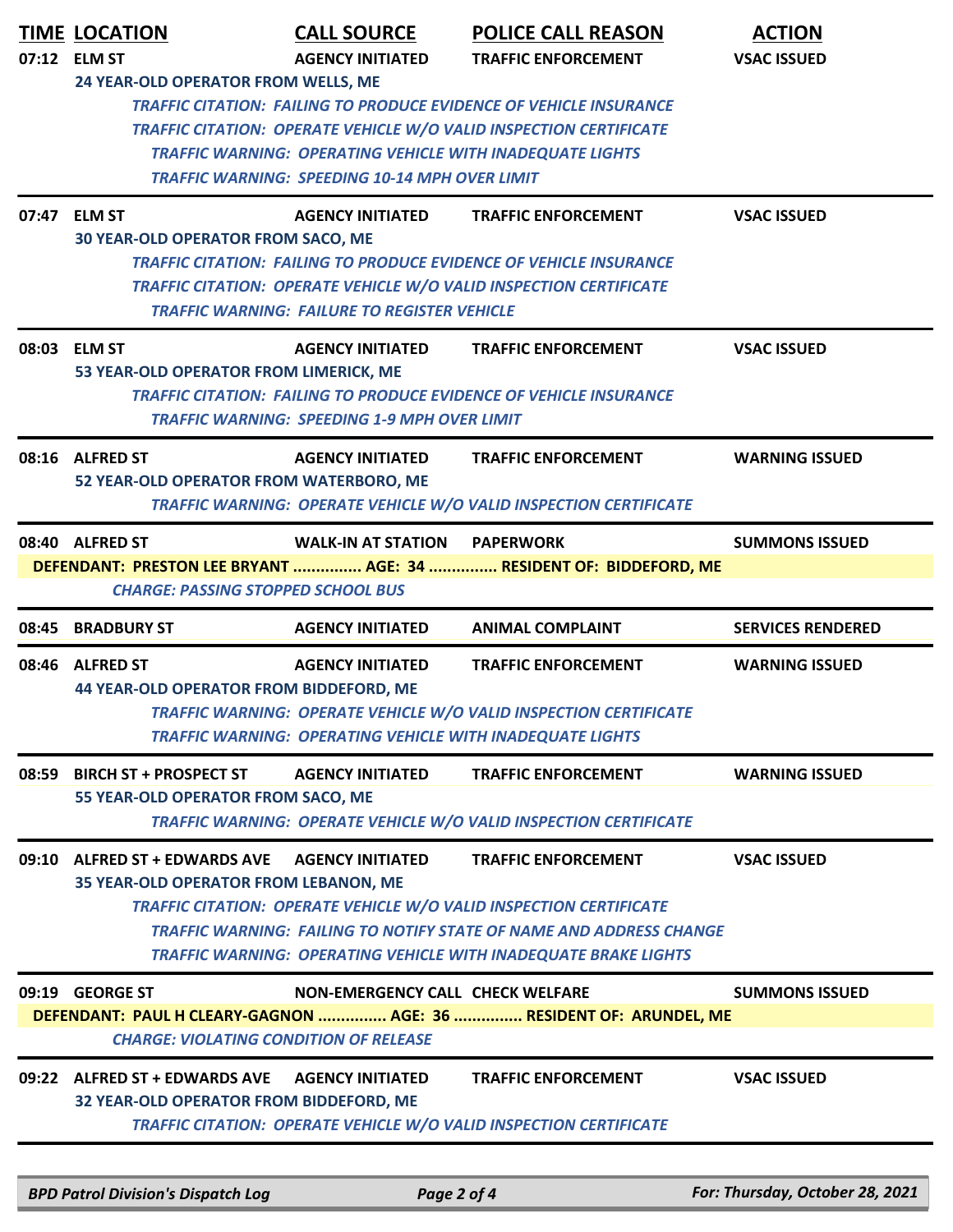|       | <b>TIME LOCATION</b><br>09:22 ALFRED ST     | <b>CALL SOURCE</b><br>NON-EMERGENCY CALL CRIMINAL MISCHIEF | <b>POLICE CALL REASON</b>                                                | <b>ACTION</b><br><b>REPORT TAKEN</b> |
|-------|---------------------------------------------|------------------------------------------------------------|--------------------------------------------------------------------------|--------------------------------------|
| 09:22 | <b>BENSON RD</b>                            | <b>AGENCY INITIATED</b>                                    | <b>ANIMAL COMPLAINT</b>                                                  | <b>SERVICES RENDERED</b>             |
|       | 09:22 ALFRED ST                             | NON-EMERGENCY CALL DISTURBANCE / NOISE                     |                                                                          | <b>FIELD INTERVIEW</b>               |
|       | 09:31 HILL ST                               | <b>NON-EMERGENCY CALL SUSPICION</b>                        |                                                                          | <b>SERVICES RENDERED</b>             |
|       | 09:45 SUMMER ST                             | NON-EMERGENCY CALL ASSIST OTHER AGENCY                     |                                                                          | <b>SERVICES RENDERED</b>             |
| 09:47 | <b>MAIN ST</b>                              | <b>RADIO</b>                                               | <b>OUT FOR FOLLOW UP</b>                                                 | <b>SUMMONS ISSUED</b>                |
|       | <b>CHARGE: DISORDERLY CONDUCT, FIGHTING</b> |                                                            | DEFENDANT: BRENDAN MICHAEL CONNOLLY  AGE: 42  RESIDENT OF: BIDDEFORD, ME |                                      |
|       | 09:55 LESTER B ORCUTT BLVD                  | <b>NON-EMERGENCY CALL ALARM - POLICE</b>                   |                                                                          | <b>FALSE ALARM</b>                   |
|       | 10:24 MAIN ST                               | <b>NON-EMERGENCY CALL THEFT</b>                            |                                                                          | <b>NO ACTION REQUIRED</b>            |
|       | 10:41 ARROWWOOD DR                          | NON-EMERGENCY CALL CIVIL COMPLAINT                         |                                                                          | <b>SERVICES RENDERED</b>             |
|       | 10:54 SULLIVAN ST                           | NON-EMERGENCY CALL PARKING COMPLAINT                       |                                                                          | <b>SERVICES RENDERED</b>             |
|       | 11:02 ALFRED ST                             | <b>AGENCY INITIATED</b>                                    | <b>TRAFFIC ENFORCEMENT</b>                                               | <b>SUMMONS ISSUED</b>                |
|       | 11:35 ALFRED ST                             | <b>OTHER</b>                                               | <b>PAPERWORK</b>                                                         | <b>SERVICES RENDERED</b>             |
|       | 11:49 TAYLOR ST                             | <b>WALK-IN AT STATION</b>                                  | <b>SEX OFFENDER REGISTRATION</b>                                         | <b>REPORT TAKEN</b>                  |
|       | 12:32 ALFRED ST                             | <b>E-911 CALL</b>                                          | <b>SHOPLIFTING</b>                                                       | <b>SERVICES RENDERED</b>             |
|       | 12:51 PARKVIEW CT                           | <b>WALK-IN AT STATION</b>                                  | <b>ASSIST OTHER AGENCY</b>                                               | <b>NEGATIVE CONTACT</b>              |
| 12:53 | <b>BIRCH ST</b>                             |                                                            | NON-EMERGENCY CALL VEHICLE CRASH - POLICE ONLY                           | <b>REPORT TAKEN</b>                  |
|       | 13:16 WATER ST                              | <b>E-911 CALL</b>                                          | ATTEMPTED/THREATENED SUICIDE TRANSPORT TO HOSPITAL                       |                                      |
|       | 13:28 ALFRED ST                             | NON-EMERGENCY CALL DISTURBANCE / NOISE                     |                                                                          | <b>SERVICES RENDERED</b>             |
| 13:32 | <b>KID CIR</b>                              | <b>AGENCY INITIATED</b>                                    | <b>ANIMAL COMPLAINT</b>                                                  | <b>WARNING ISSUED</b>                |
| 13:49 | <b>BACON ST</b>                             | E-911 CALL                                                 | <b>ANIMAL COMPLAINT</b>                                                  | <b>REPORT TAKEN</b>                  |
| 13:51 | <b>MAIN ST</b>                              | <b>AGENCY INITIATED</b>                                    | <b>COMMUNITY ENGAGEMENT</b>                                              | <b>NO VIOLATION</b>                  |
| 14:11 | <b>BIDDEFORD GATEWAY CTR</b>                |                                                            | NON-EMERGENCY CALL VEHICLE CRASH - POLICE ONLY                           | <b>STATE FORM TAKEN</b>              |
| 14:35 | <b>BENSON RD</b>                            | <b>AGENCY INITIATED</b>                                    | <b>ANIMAL COMPLAINT</b>                                                  | <b>SERVICES RENDERED</b>             |
| 14:40 | <b>ALFRED ST</b>                            | <b>AGENCY INITIATED</b>                                    | <b>PRO-ACTIVE DV RESPONSE TEAM</b>                                       | <b>NO VIOLATION</b>                  |
| 15:00 | <b>BOULDER WAY</b>                          |                                                            | NON-EMERGENCY CALL VEHICLE CRASH - POLICE ONLY                           | <b>REPORT TAKEN</b>                  |
| 15:06 | <b>ALFRED ST + JEFFERSON ST</b>             | <b>E-911 CALL</b>                                          | <b>ASSIST: VEHICLE CRASH - FIRE / EMS TRANSPORT TO HOSPITAL</b>          |                                      |
| 15:18 | <b>STATE ST</b>                             | <b>NON-EMERGENCY CALL SUSPICION</b>                        |                                                                          | <b>REPORT TAKEN</b>                  |
| 15:25 | <b>BIDDEFORD GATEWAY CTR</b>                | <b>WALK-IN AT STATION</b>                                  | <b>FRAUD / SCAM</b>                                                      | <b>REPORT TAKEN</b>                  |
|       | 15:41 ALFRED ST                             | <b>NON-EMERGENCY CALL SUSPICION</b>                        |                                                                          | <b>SERVICES RENDERED</b>             |
|       | <b>BPD Patrol Division's Dispatch Log</b>   | Page 3 of 4                                                |                                                                          | For: Thursday, October 28, 2021      |